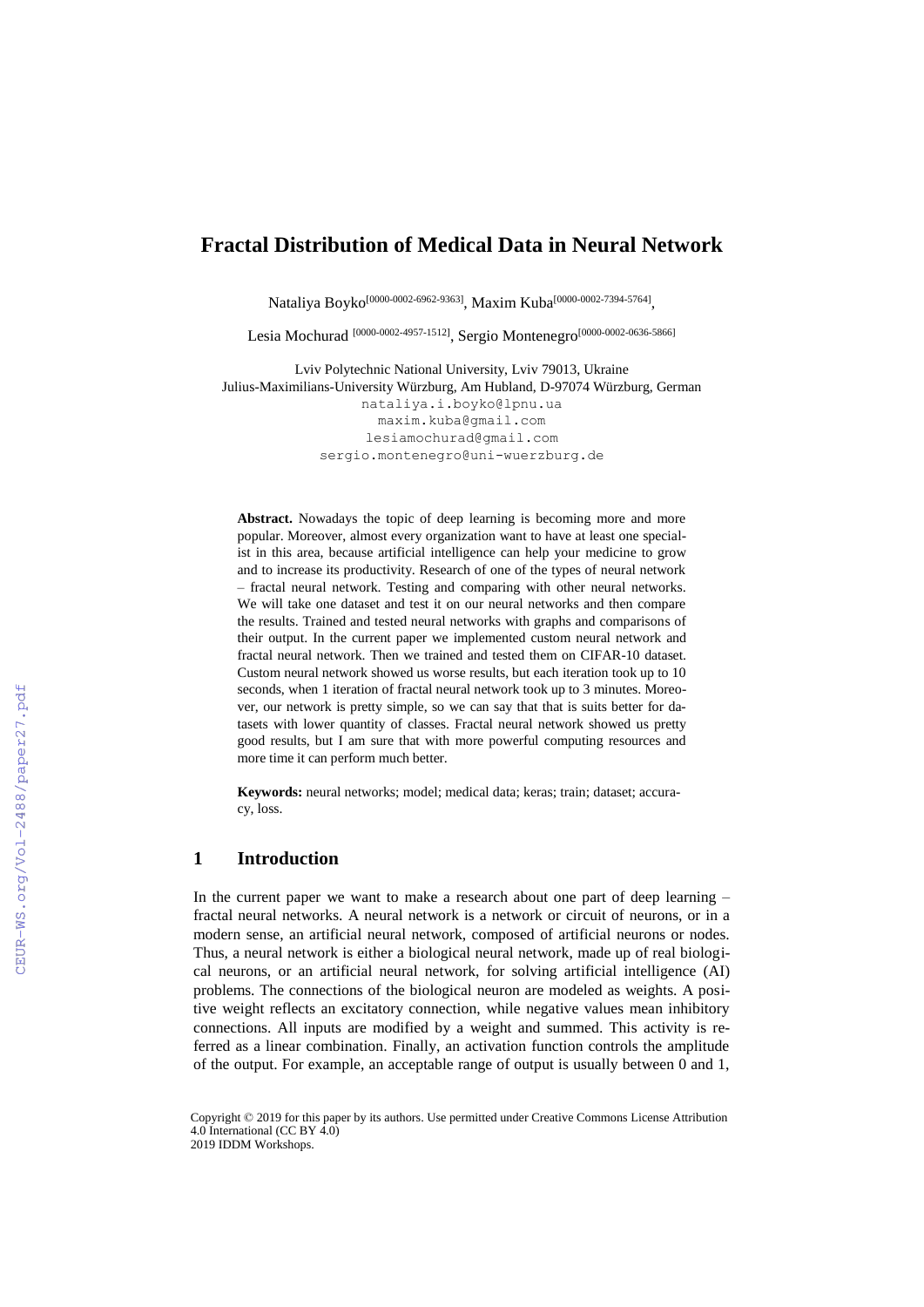or it could be −1 and 1. There are many types of neural networks, and residual neural network is one of them [1, 9].

A residual neural network (ResNet) is an artificial neural network (ANN) of a kind that builds on constructs known from pyramidal cells in the cerebral cortex. Residual neural networks do this by utilizing skip connections, or short-cuts to jump over some layers. Typical ResNet models are implemented with double- or triplelayer skips that contain nonlinearities (ReLu) and batch normalization in between. An additional weight matrix may be used to learn the skip weights; these models are known as HighwayNets. Models with several parallel skips are referred to as Dense-Nets. In the context of residual neural networks, a non-residual network may be described as a plain network.

One motivation for skipping over layers is to avoid the problem of vanishing gradients, by reusing activations from a previous layer until the adjacent layer learns its weights. During training, the weights adapt to mute the upstream layer, and amplify the previously-skipped layer. In the simplest case, only the weights for the adjacent layer's connection are adapted, with no explicit weights for the upstream layer. This works best when a single non-linear layer is stepped over, or when the intermediate layers are all linear. If not, then an explicit weight matrix should be learned for the skipped connection (a HighwayNet should be used) [1-4, 6].

Fractal neural network uses non-residual network approach. Macro-architecture of fractal neural networks is based on self-similarity. Repeated application of a simple expansion rule generates deep networks whose structural layouts are precisely truncated fractals. These networks contain interacting subpath of different lengths, but do not include any pass-through or residual connections; every internal signal is transformed by a filter and nonlinearity before being seen by subsequent layers. The key may be the ability to transition, during training, from effectively shallow to deep. Additionally, fractal networks exhibit an anytime property: shallow subnetworks provide a quick answer, while deeper subnetworks, with higher latency, provide a more accurate answer [3].

# **2 Review of the Literature**

Fractal neural networks are relatively new, that is why there are only a few articles on this theme. Frankly speaking, there is only one brief and complex paper about Fractal neural networks. It was published at ICLR 2017 as a conference paper by Gustav Larsson, Michael Maire and Gregory Shakhanaovich [11]. Their paper is called "FractalNet: Ultra-Deep Neural Networks without Residuals". They briefly describe fractal neural networks and how do they work. Also, they compare the results of this network with more than 20 other networks on about 10 different datasets. They published code for FractalNet implementation which weare going to update and use in current paper. So, their paper is very useful, full of important information. They have very powerful computing resources, which helps them to train and test networks on a different data for a long time.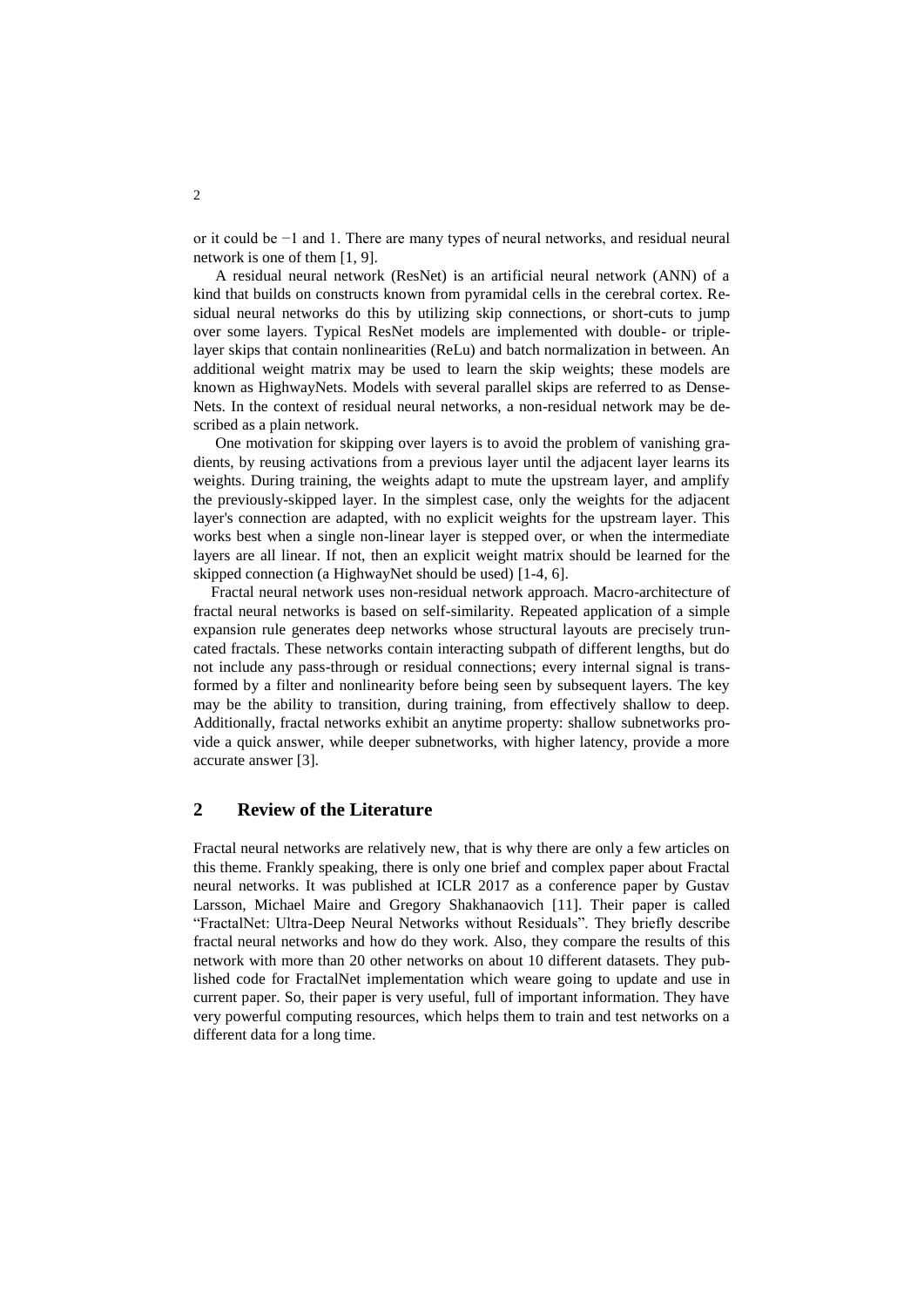## **3 Materials and Methods**

In order to implement and run our networks we will use Python 3 and Google Collaboratory as our working environment.

Colaboratory is a free Jupyter notebook environment that requires no setup and runs entirely in the cloud. With Colaboratory you can write and execute code, save and share your analyses, and access powerful computing resources, all for free from your browser. Also,it provides good GPU in order to operate our networks [4, 12].

For training and testing we pick CIFAR10 dataset from Keras.

Keras is a high-level neural networks API, written in Python and capable of running on top of TensorFlow, CNTK, or Theano. It was developed with a focus on enabling fast experimentation. Being able to go from idea to result with the least possible delay is key to doing good research [5, 10].

The CIFAR-10 dataset is a collection of images that are commonly used to train machine learning and computer vision algorithms. It is one of the most widely used datasets for machine learning research. The CIFAR-10 dataset contains 60,000 32x32 color images in 10 different classes. The 10 different classes represent airplanes, cars, birds, cats, deer, dogs, frogs, horses, ships, and trucks. There are 6,000 images of each class [6].

Computer algorithms for recognizing objects in photos often learn by example. CIFAR-10 is a set of images that can be used to teach computer how to recognize objects. Since the images in CIFAR-10 are low-resolution (32x32), this dataset can allow researchers to quickly try different algorithms to see what works. Various kinds of convolutional neural networks tend to be the best at recognizing the images in CIFAR-10.

In order to implement our Sequential model we will use the following layers and functions:

1) ReLU stands for rectified linear unit, and is a type of activation function. Mathematically, it is defined as  $y = max(0, x)$ . ReLU is linear (identity) for all positive values, and zero for all negative values. This means that [7]:

It's cheap to compute as there is no complicated math. The model can therefore take less time to train or run.

It converges faster. Linearity means that the slope doesn't plateau, or "saturate," when x gets large. It doesn't have the vanishing gradient problem suffered by other activation functions like sigmoid or tanh.

It's sparsely activated. Since ReLU is zero for all negative inputs, it's likely for any given unit to not activate at all.

2) Softmax is a function that takes as input a vector of K real numbers, and normalizes it into a probability distribution consisting of K probabilities. That is, prior to applying softmax, some vector components could be negative, or greater than one; and might not sum to 1, but after applying softmax, each component will be in inter $val(0,1)$ , and the components will add up to 1, so that they can be interpreted as probabilities. Softmax is often used in neural networks, to map the non-normalized output of a network to a probability distribution over predicted output classes[8, 10].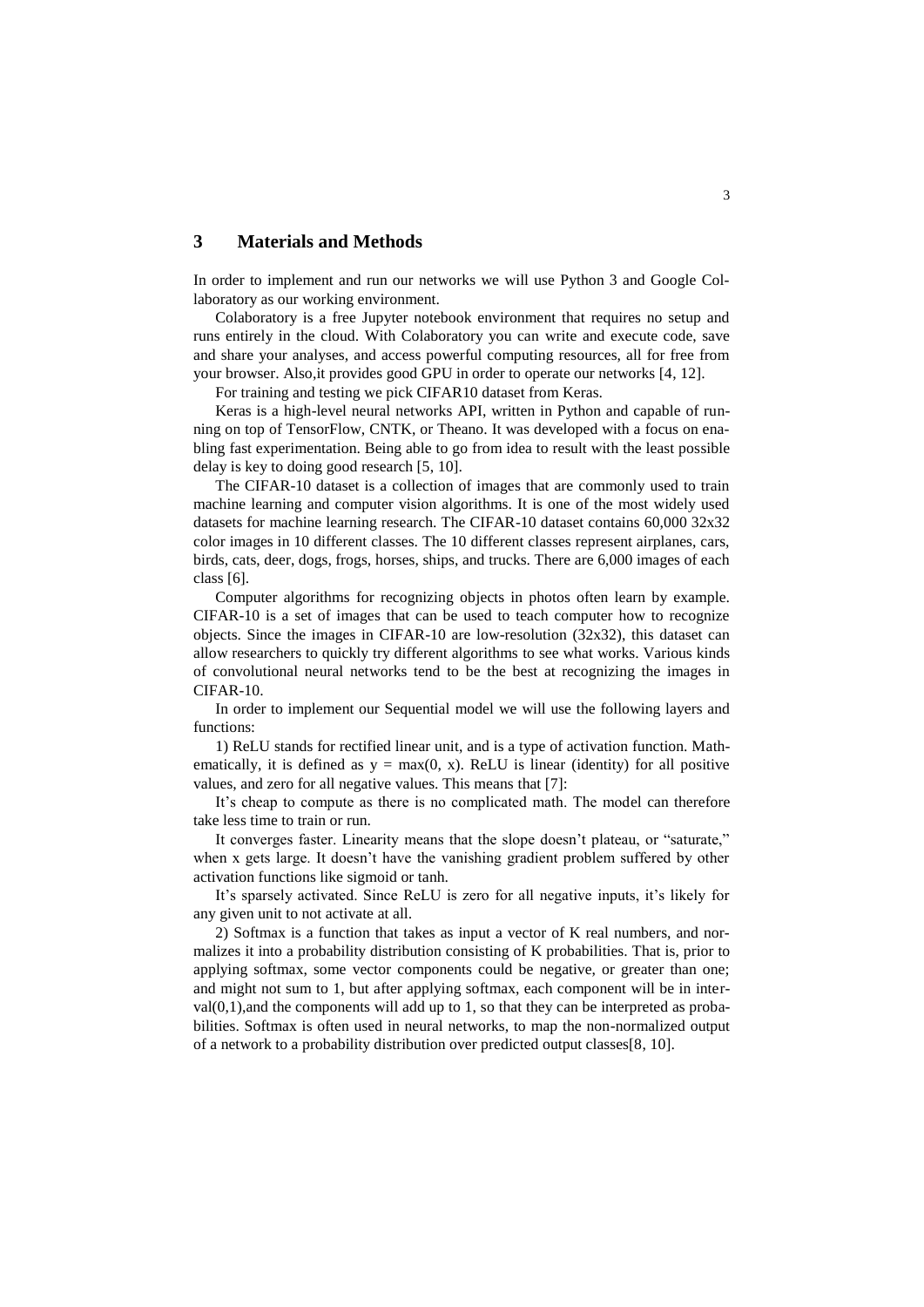3) Dropout is a regularization technique for neural network models. Dropout is a technique where randomly selected neurons are ignored during training. They are "dropped-out" randomly. This means that their contribution to the activation of downstream neurons is temporally removed on the forward pass and any weight updates are not applied to the neuron on the backward pass.

As a neural network learns, neuron weights settle into their context within the network. Weights of neurons are tuned for specific features providing some specialization. Neighboring neurons become to rely on this specialization, which if taken too far can result in a fragile model too specialized to the training data. This reliant on context for a neuron during training is referred to complex co-adaptations [9, 17]

4) Max pooling is a sample-based discretization process. The objective is to downsample an input representation (image, hidden-layer output matrix, etc.), reducing its dimensionality and allowing for assumptions to be made about features contained in the sub-regions binned.

This is done to in part to help over-fitting by providing an abstracted form of the representation. As well, it reduces the computational cost by reducing the number of parameters to learn and provides basic translation invariance to the internal representation[10, 15].

Also,we will use the optimization algorithms described below:

1) The RMSprop optimizer is similar to the gradient descent algorithm with momentum. The RMSprop optimizer restricts the oscillations in the vertical direction. Therefore, we can increase our learning rate and our algorithm could take larger steps in the horizontal direction converging faster[11, 12].

2) Adaptive Moment Estimation (Adam) is a method that computes adaptive learning rates for each parameter. It stores both the decaying average of the past gradients mt, similar to momentum and also the decaying average of the past squared gradients vt, similar to RMSprop and Adadelta. Thus, it combines the advantages of both the methods. Adam is the default choice of the optimizer for any application in general [11, 13].

#### **4 Experiment**

So, for training our networks, we chose CIFAR10 dataset. We will train our network to classify 10 different objects: doctor, patient, disease, mode, ward, hospital, surgery, tablet, syringe, prescription. The classes are completely mutually exclusive. There is no overlapping between classes. This means that you will, not find an image with 2 different classes at the same time.

This means, that we could apply our network to solve different medical problems. For example, it can be helpful for predicting diagnosis relying on the cardiogram.

We will make custom sequential model for comparing with fractal one. Sequential model is simply a linear stack of layers. So, you can just create an empty model, and then add as many layers as you want. In this model we add few activation layers, connection layers, regularization layers, convolutional layers, pooling layers. Here is our final version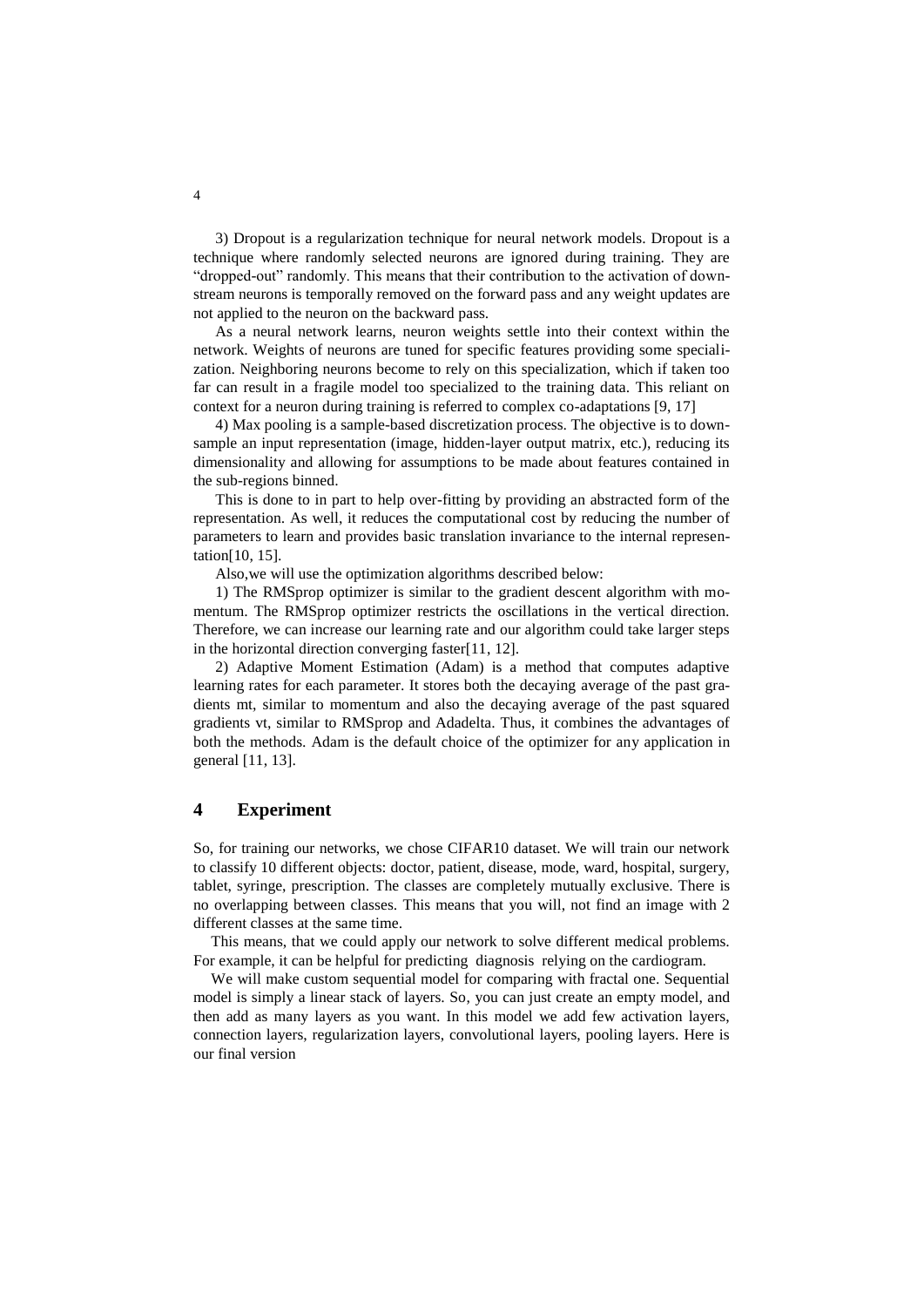

**Fig. 1.** Final version model.add

Now it is time to train our network. In order to do this, we will iterate over our dataset (which contains 50000 images) 200 times (epochs) and teach our network. We will pass the image and regardless to prediction of our network correct the matrix of the weight in order to get better accuracy.

On the picture below you can see a small piece of our training process, which outputs the result after each epoch (Fig. 2).

```
Epoch 57/70 
50000/50000 [======]12s 232us/step – loss: 0.5535 – acc: 0.8144 – val_loss: 0.6030 – val_acc: 0.7995
Epoch 58/70 
50000/50000 [=====]12s 234us/step – loss: 0.5535 – acc: 0.8144 – val_loss: 0.6030 – val_acc: 0.7995
Epoch 59/70 
50000/50000 [=====]12s 234us/step – loss: 0.5535 – acc: 0.8144 – val_loss: 0.6030 – val_acc: 0.7995
Epoch 60/70 
50000/50000 [=====]12s 232us/step – loss: 0.5535 – acc: 0.8144 – val_loss: 0.6030 – val_acc: 0.7995
Epoch 61/70 
50000/50000 [=====]12s 233us/step – loss: 0.5535 – acc: 0.8144 – val_loss: 0.6030 – val_acc: 0.7995
Fig. 2. Training process
```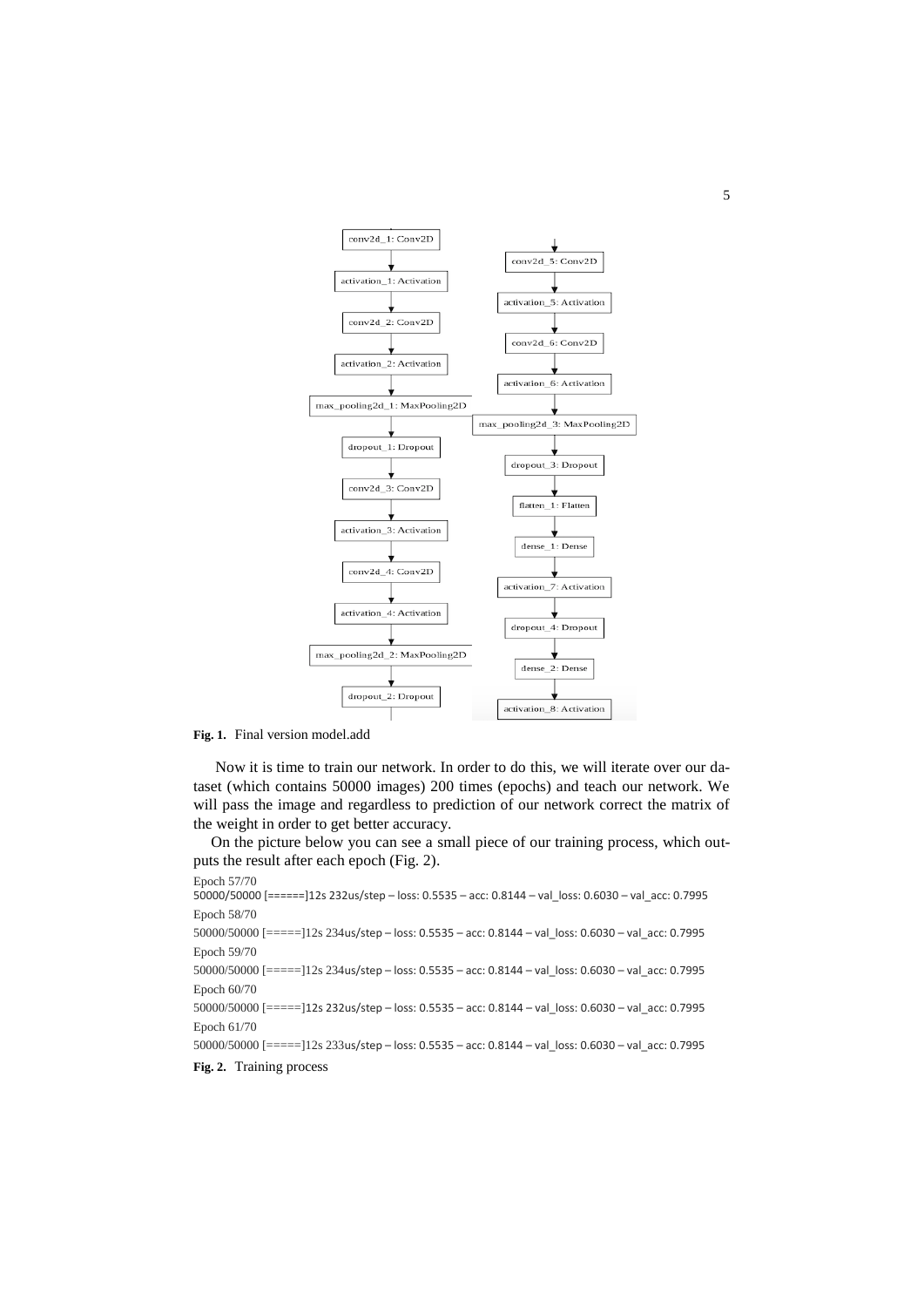**Table 1.** Training process.

| Epoch          | Loss   | Accuracy | Epoch | Loss   | Accuracy |
|----------------|--------|----------|-------|--------|----------|
| 1              | 1.9679 | 0.2735   | 36    | 0.6250 | 0.7914   |
| $\overline{c}$ | 1.5706 | 0.4101   | 37    | 0.6452 | 0.7824   |
| 3              | 1.4189 | 0.4774   | 38    | 0.6336 | 0.7900   |
| $\overline{4}$ | 1.2955 | 0.5239   | 39    | 0.6172 | 0.7879   |
| 5              | 1.2336 | 0.5527   | 40    | 0.6663 | 0.7797   |
| 6              | 1.2376 | 0.5506   | 41    | 0.6854 | 0.7718   |
| $\overline{7}$ | 1.1391 | 0.5954   | 42    | 0.6731 | 0.7751   |
| 8              | 1.0698 | 0.6177   | 43    | 0.6089 | 0.7985   |
| 9              | 1.1180 | 0.6023   | 44    | 0.6342 | 0.7872   |
| 10             | 0.9758 | 0.6512   | 45    | 0.6001 | 0.8020   |
| 11             | 0.9569 | 0.6608   | 46    | 0.6475 | 0.7883   |
| 12             | 0.9204 | 0.6739   | 47    | 0.6988 | 0.7812   |
| 13             | 0.9549 | 0.6634   | 48    | 0.6283 | 0.7920   |
| 14             | 0.8803 | 0.6881   | 49    | 0.6131 | 0.7992   |
| 15             | 0.8783 | 0.6897   | 50    | 0.6975 | 0.7771   |
| 16             | 0.8434 | 0.7002   | 51    | 0.6001 | 0.7994   |
| 17             | 0.8100 | 0.7149   | 52    | 0.6080 | 0.7946   |
| 18             | 0.8215 | 0.7104   | 53    | 0.5819 | 0.8074   |
| 19             | 0.8707 | 0.6978   | 54    | 0.6156 | 0.7963   |
| 20             | 0.7756 | 0.7322   | 55    | 0.5921 | 0.8055   |
| 21             | 0.7524 | 0.7425   | 56    | 0.6101 | 0.8031   |
| 22             | 0.7338 | 0.7416   | 57    | 0.6030 | 0.7995   |
| 23             | 0.7304 | 0.7481   | 58    | 0.6311 | 0.7939   |
| 24             | 0.7347 | 0.7471   | 59    | 0.6152 | 0.7958   |
| 25             | 0.6974 | 0.7580   | 60    | 0.6128 | 0.7972   |
| 26             | 0.7043 | 0.7576   | 61    | 0.6032 | 0.8007   |
| 27             | 0.6685 | 0.7675   | 62    | 0.6045 | 0.8018   |
| 28             | 0.6875 | 0.7655   | 63    | 0.6053 | 0.8033   |
| 29             | 0.7100 | 0.7567   | 64    | 0.6095 | 0.8017   |
| 30             | 0.6677 | 0.7714   | 65    | 0.5860 | 0.8075   |
| 31             | 0.6982 | 0.7617   | 66    | 0.6370 | 0.7964   |
| 32             | 0.6558 | 0.7782   | 67    | 0.6523 | 0.7887   |
| 33             | 0.6424 | 0.7838   | 68    | 0.6478 | 0.7870   |
| 34             | 0.6637 | 0.7792   | 69    | 0.5904 | 0.8111   |
| 35             | 0.6663 | 0.7776   | 70    | 0.6472 | 0.7929   |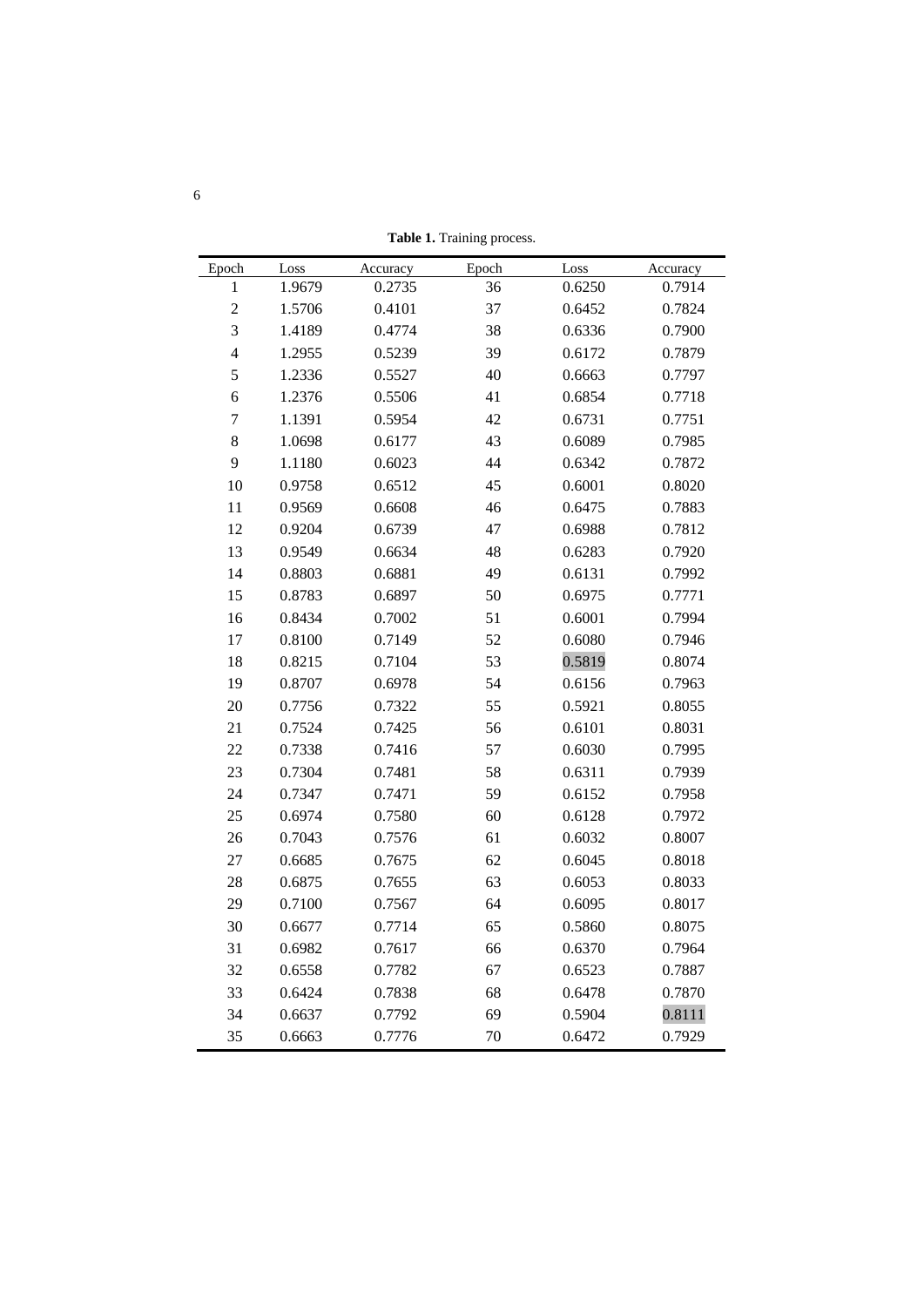In the table above you can see the full training process with its accuracy and loss at each step of the training. The best results are highlighted

Also, on the following graphs (Fig. 3, 4) you can see a dependency of accuracy and loss according to epochs. Accuracy is calculated as the amount of right predictions divided by all predictions.

So, from the graph we can see the logarithmic increase of accuracy. Also, we can notice optimal amount of training after which the accuracy increases very slightly.



**Fig. 3.** Model accuracy



**Fig. 4.** Model loss

Model for fractal neural network is much more complicated than our custom model. It has much more layers and much more configurations. The full implementation of the fractal neural network model could be found by the link in references [9]. It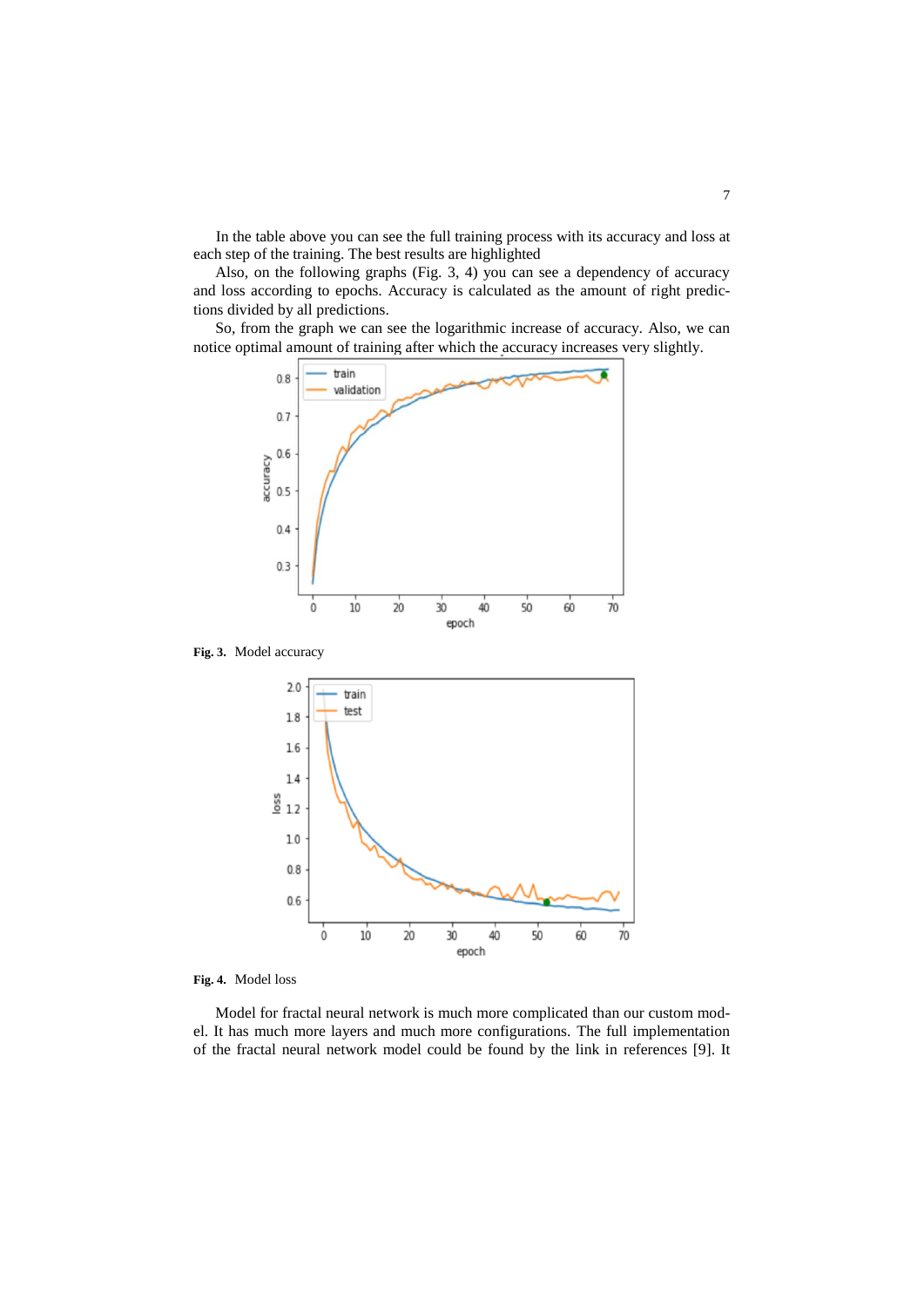was published with a paper at ICLR 2017 by Gustav Larsson, Michael Maire and Gregory Shakhanaovich, as I mentioned in literature review section [11].

Now let us train this network the same way as we did with our custom network. This time we will make 70 epochs, because training fractal network takes more time and computing resources. Below you can see a piece of our training process (Fig. 5).

Epoch 37 /70

| $50000/50000$ [=====]116s 2ms/step - loss: 0.0804 - acc: 0.9761 - val loss: 0.5396 - val acc: 0.8424 |
|------------------------------------------------------------------------------------------------------|
| Epoch 38/70                                                                                          |
| $50000/50000$ [=====]116s 2ms/step - loss: 0.0777 - acc: 0.9761 - val loss: 0.5090 - val acc: 0.8492 |
| Epoch 39/70                                                                                          |
| $50000/50000$ [=====]116s 2ms/step - loss: 0.0820 - acc: 0.9750 - val loss: 0.4709 - val acc: 0.8541 |
| Epoch 40/70                                                                                          |
| 50000/50000 [=====]116s 2ms/step - loss: 0.0735 - acc: 0.9777 - val loss: 0.4540 - val acc: 0.8630   |
| Epoch 41/70                                                                                          |
| $50000/50000$ [=====]116s 2ms/step - loss: 0.0728 - acc: 0.9783 - val loss: 0.4439 - val acc: 0.8691 |
|                                                                                                      |

**Fig. 5.** Training proccess

In the table 2 you can see the full training process with its accuracy and loss at each step of the training. Best results are highlighted.

| Epoch | Loss   | Accuracy | Epoch | Loss   | Accuracy |
|-------|--------|----------|-------|--------|----------|
| 1     | 2.3521 | 0.1087   | 36    | 0.4375 | 0.8663   |
| 2     | 2.0765 | 0.1944   | 37    | 0.5396 | 0.8424   |
| 3     | 2.2318 | 0.2154   | 38    | 0.5090 | 0.8492   |
| 4     | 1.8486 | 0.3299   | 39    | 0.4709 | 0.8541   |
| 5     | 1.8550 | 0.3061   | 40    | 0.4540 | 0.8630   |
| 6     | 1.1768 | 0.6020   | 41    | 0.4439 | 0.8691   |
| 7     | 1.1903 | 0.6307   | 42    | 0.4675 | 0.8657   |
| 8     | 0.9979 | 0.7036   | 43    | 0.4817 | 0.8542   |
| 9     | 0.9514 | 0.6841   | 44    | 0.4516 | 0.8664   |
| 10    | 1.0341 | 0.6793   | 45    | 0.4493 | 0.8693   |
| 11    | 0.7769 | 0.7512   | 46    | 0.4520 | 0.8593   |
| 12    | 0.7874 | 0.7646   | 47    | 0.4981 | 0.8587   |
| 13    | 0.8565 | 0.7197   | 48    | 0.4356 | 0.8733   |
| 14    | 0.6864 | 0.7828   | 49    | 0.5158 | 0.8460   |
| 15    | 0.6245 | 0.8135   | 50    | 0.4157 | 0.8776   |
| 16    | 0.7089 | 0.7909   | 51    | 0.4671 | 0.8626   |
| 17    | 0.6684 | 0.7949   | 52    | 0.4642 | 0.8597   |
| 18    | 0.5995 | 0.8228   | 53    | 0.4100 | 0.8788   |
| 19    | 0.7498 | 0.7592   | 54    | 0.6282 | 0.8223   |

**Table 2.** Training process.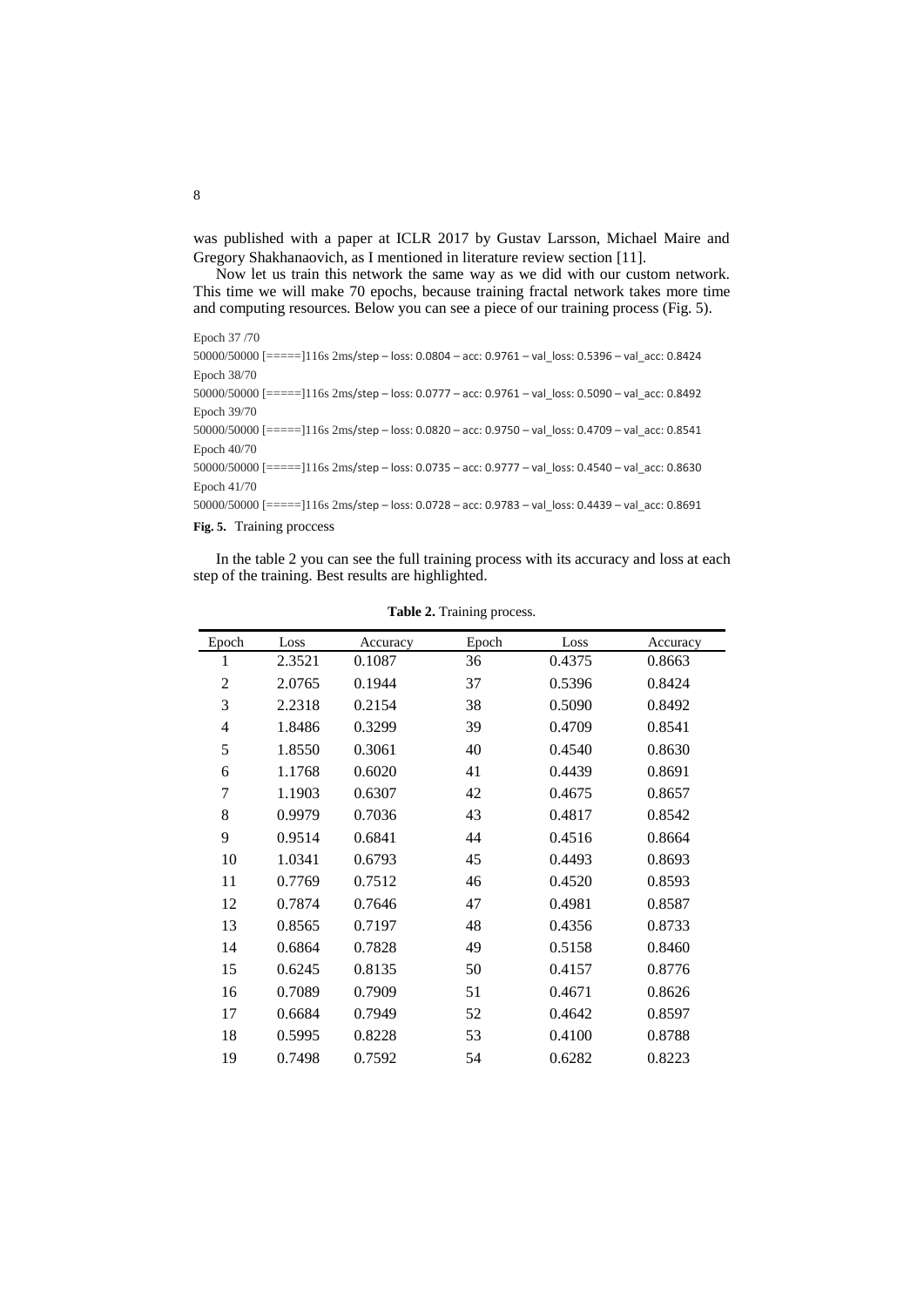| 20 | 0.5802 | 0.8037 | 55 | 0.4664 | 0.8606 |
|----|--------|--------|----|--------|--------|
| 21 | 0.6381 | 0.7965 | 56 | 0.5437 | 0.8354 |
| 22 | 0.5384 | 0.8351 | 57 | 0.4502 | 0.8721 |
| 23 | 0.5344 | 0.8379 | 58 | 0.4535 | 0.8651 |
| 24 | 0.4795 | 0.8506 | 59 | 0.5082 | 0.8502 |
| 25 | 0.6395 | 0.7895 | 60 | 0.4246 | 0.8735 |
| 26 | 0.6320 | 0.8028 | 61 | 0.4654 | 0.8576 |
| 27 | 0.5624 | 0.8226 | 62 | 0.3877 | 0.8834 |
| 28 | 0.5276 | 0.8393 | 63 | 0.4217 | 0.8680 |
| 29 | 0.5183 | 0.8395 | 64 | 0.4337 | 0.8758 |
| 30 | 0.6432 | 0.7951 | 65 | 0.4299 | 0.8717 |
| 31 | 0.5376 | 0.8188 | 66 | 0.4545 | 0.8721 |
| 32 | 0.4631 | 0.8612 | 67 | 0.4193 | 0.8697 |
| 33 | 0.5345 | 0.8393 | 68 | 0.4392 | 0.8680 |
| 34 | 0.4406 | 0.8676 | 69 | 0.4547 | 0.8690 |
| 35 | 0.4629 | 0.8556 | 70 | 0.3922 | 0.8864 |

Best results are marked with green color.

Also, on the following graphs (Fig.6, 7) you can see a dependency of accuracy and loss according to epochs. As with our custom network accuracy is calculated as the amount of right predictions divided by all predictions. So, from the graph we can see the logarithmic increase of accuracy. Also, we can notice optimal amount of training after which the accuracy in сreases very slightly. So, it looks similar to our custom neural network graph, but as we see, that the accuracy here is better.



**Fig. 6.** Model accuracy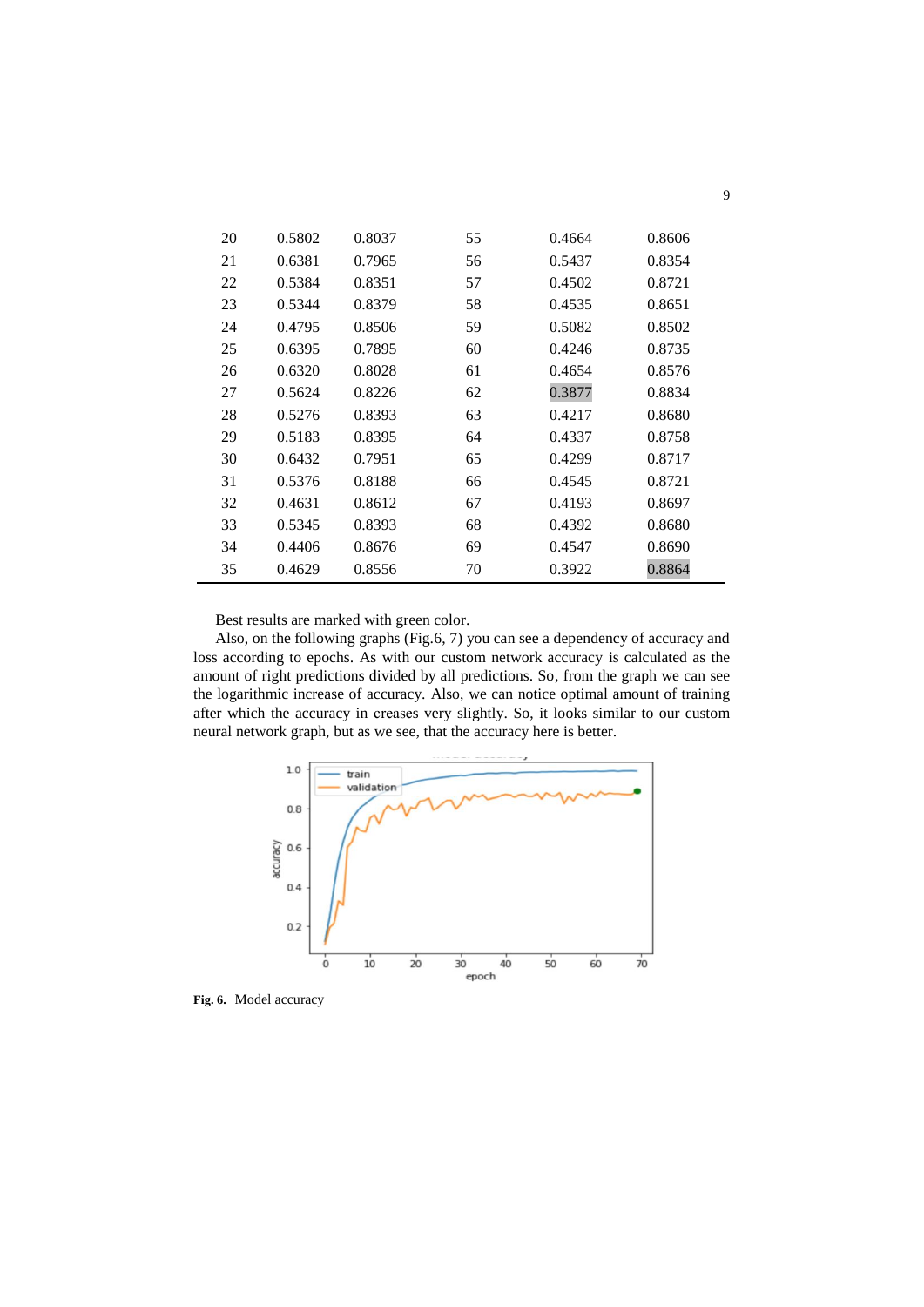

**Fig. 7.** Model loss

## **5 Results**

Now it is time to test our trained models on a test dataset. It is the set of images which haven't been used during training process. The process is similar, but we iterate through our dataset only once, and output the results immediately. The results for our custom network are the following (Fig. 8).

Test: [0.6472357986927032, 0.7929]

#### **Fig. 8.** Test results

This test showed us 0.7929 accuracy, which means that from 10000 labeled images with 10 different object classes our network predicted 7929 images right and 2071 images wrong. Our test accuracy become lower than the training one (8.111), which means that we overfit our model on a train dataset a little bit. It means that our weight fits a bit better for our train dataset. Lowering the training time may improve our accuracy a little bit.

Now let us head back to our fractal network. Our best accuracy was achieved at the very the end of epochs, which means, that further training may lead to better results. But it will take more time and more computing resources. Our accuracy is pretty good, but first let us test in on test data set and check if we didn't overfit our network (Fig. 9).

```
Test: [0.39222236256599424, 0.8864]
```
#### **Fig. 9.** Test results

This test showed us 0.8864 accuracy,which means that from 10000 labeled images with 10 different object classes our network predicted 8864 images right and 1136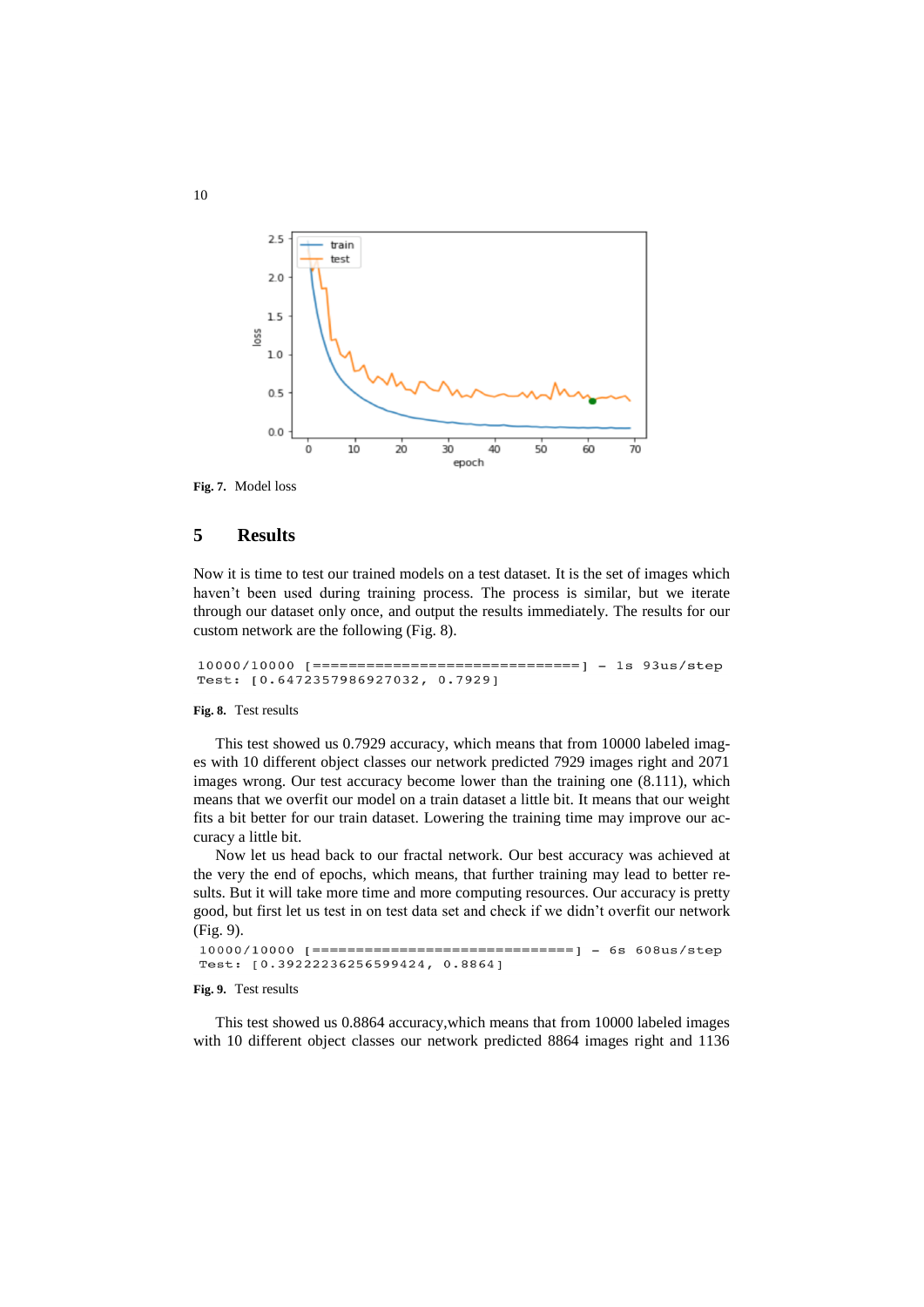images wrong. Our test accuracy is the same as train one  $(0.8864)$ , which means that we didn't overfit our model on a train dataset.

In the table below you can see the final comparison of our models. All trainings and testing were made inside Google Collaboratory with its own GPU.

| Net-<br>work | epoch) | time (1 usage accuracy loss | Training Ram Training Training Test Test |    | time accuracy loss | Test   |
|--------------|--------|-----------------------------|------------------------------------------|----|--------------------|--------|
| Custom $12s$ |        | 2.9GB 0.8111                | 0.5819                                   |    | 1s 0.7929          | 0.6472 |
| Fractal 116s |        | 5.5GB 0.8864                | 0.3877                                   | 6s | 0.8864             | 0.3922 |

**Table 3.** The final comparison of models.

#### **6 Conclusions**

In the current paper we run custom neural network and fractal neural network inside Google Collaboratory using given GPU. Then we trained and tested them on CIFAR-10 dataset. Custom neural network showed us worse results than fractal one, but each iteration took up to 10 seconds, when 1iteration of fractal neural network took up to 3 minutes. Moreover, our network is pretty simple, so we can say that that is suits better for datasets with lower quantity of classes. Fractal neural network showed us pretty good results, but we are sure that with more powerful computing resources and more time it can perform much better.

As we mentioned before, we can apply this technology on a different medical data to solve various kinds of medical problems. This can help to decrease the amount of human mistakes.

#### **References**

- [1] Estivill-Castro, V., Lee, I.: Amoeba: Hierarchical clustering based on spatial proximity using Delaunay diagram, 9th Intern. Symp. on spatial data handling, pp. 26–41 Beijing, China (2000).
- [2] Kang, H.-Y., Lim, B.-J., Li, K.-J.: P2P Spatial query processing by Delaunay triangulation, Lecture notes in computer science, vol. 3428, pp. 136–150, Springer/Heidelberg (2005).
- [3] Boehm, C., Kailing, K., Kriegel, H., Kroeger, P.: Density connected clus-tering with local subspace preferences, IEEE Computer Society, Proc. of the 4th IEEE Intern. conf. on data mining, pp. 27–34, Los Alamitos (2004).
- [4] Boyko, N., Shakhovska, N., Basystiuk, O.: Performance evaluation and comparison of software for face recognition, based on dlib and opencv library, Second International Conference on Data Stream Mining and Processing, pp. 478-482, DSMP (2018).
- [5] Boehm, C., Kailing, K., Kriegel, H., Kroeger, P. : Density connected clus-tering with local subspace preferences" IEEE Computer Society, Proc. of the 4th IEEE Intern. conf. on data mining, pp. 27–34, Los Alamitos (2004).
- [6] Harel, D., Koren, Y. :Clustering spatial data using random walks, Proc. of the 7th ACM SIGKDD Intern. conf. on knowledge discovery and data mining, pp. 281–286, San Francisco, California (2000).
- [7] Tung, A.K., Hou, J., Han, J. :Spatial clustering in the presence of obstacles, The 17th Intern. conf. on data engineering (ICDE'01), pp. 359–367, Heidelberg (2001).
- [8] Veres, O., Shakhovska, N.: Elements of the formal model big date, The 11th Intern. conf. Perspective Technologies and Methods in MEMS Design (MEMSTEH), pp. 81-83, Polyana (2015).